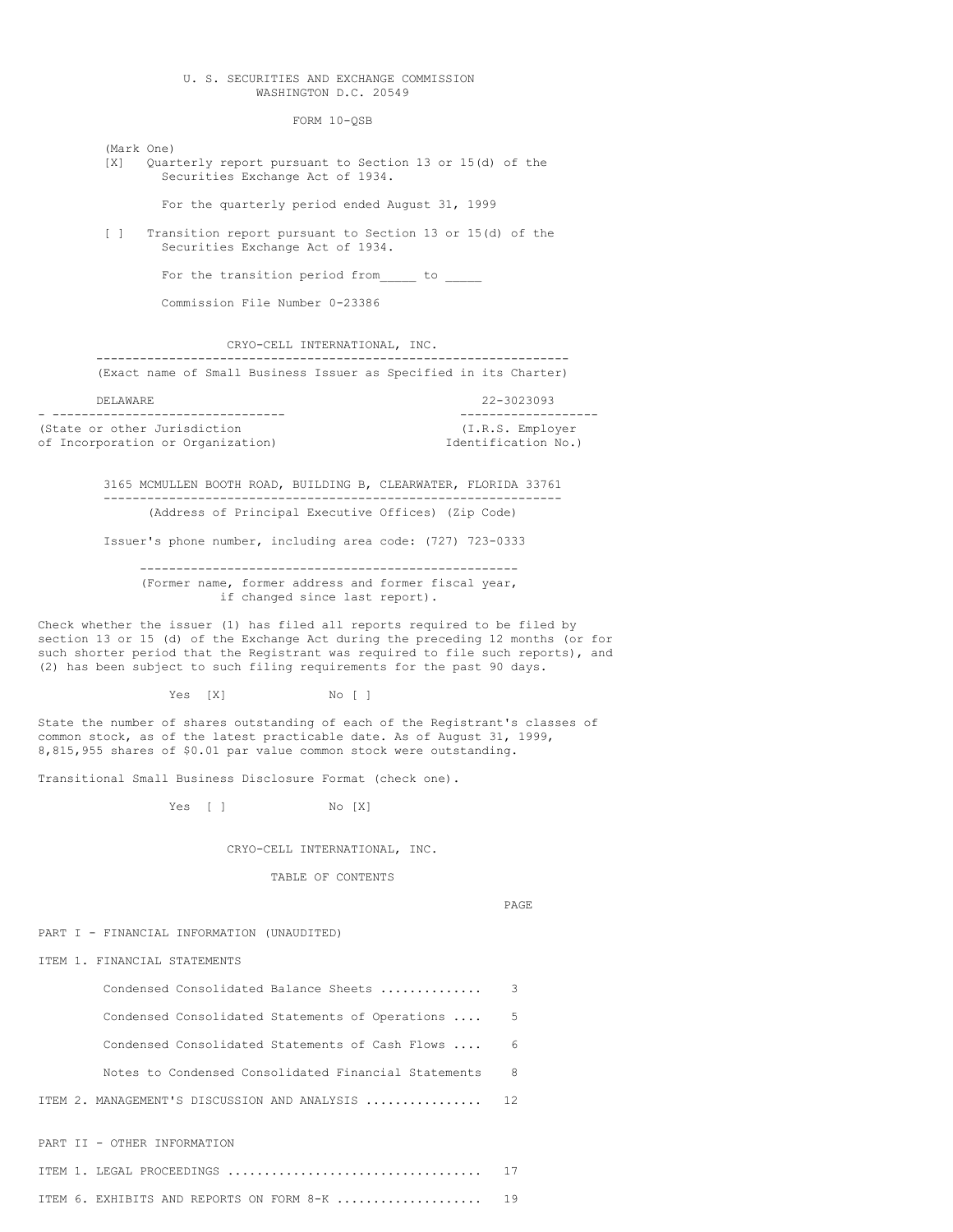### CRYO-CELL INTERNATIONAL, INC. AND SUBSIDIARIES CONDENSED CONSOLIDATED BALANCE SHEETS

# ASSETS

# <TABLE> <CAPTION>

|                                                                                      | 1999                                    | AUGUST 31, NOVEMBER 30,<br>1998 |
|--------------------------------------------------------------------------------------|-----------------------------------------|---------------------------------|
| $<$ S>                                                                               | $\langle C \rangle$ $\langle C \rangle$ |                                 |
| <b>CURRENT ASSETS</b>                                                                |                                         |                                 |
| Cash and cash equivalents                                                            |                                         | \$133,738 \$499,696             |
| Stock subscription receivable                                                        |                                         | 150,000                         |
| Accounts receivable and advances (net of allowance for                               |                                         |                                 |
| doubtful accounts of \$13,380)                                                       |                                         | 59,845 47,642                   |
| Receivable - litigation (See Note 9)                                                 | 510,178                                 | $\sim$ $ -$                     |
| Marketable securities                                                                |                                         | $113,601$ 198,114               |
| Refundable income taxes                                                              |                                         | $--$ 8,078                      |
| Prepaid expenses and other current assets                                            |                                         | 234,692 79,690                  |
|                                                                                      |                                         |                                 |
| Total current assets                                                                 |                                         | 1,052,054 983,220               |
|                                                                                      |                                         |                                 |
| PROPERTY AND EQUIPMENT                                                               |                                         |                                 |
| Property and equipment, net                                                          |                                         | 2,380,443 2,371,993             |
|                                                                                      | -----------                             |                                 |
| OTHER ASSETS                                                                         |                                         |                                 |
| Intangible assets (net of amortization of<br>$$47,199$ and $$42,269$ , respectively) |                                         | 70,032 69,462                   |
| Marketable securities                                                                |                                         | 222,984 521,279                 |
| Deposits with vendors and others                                                     |                                         | 44,445 133,175                  |
|                                                                                      |                                         | ----------- ----------          |
| Total other assets                                                                   |                                         | 337,461 723,916                 |
|                                                                                      | -----------                             |                                 |
| TOTAL ASSETS                                                                         |                                         | \$3,769,958 \$4,079,129         |
|                                                                                      |                                         |                                 |
|                                                                                      |                                         |                                 |

# $\rm <$  /TABLE>

# The accompanying notes to consolidated financial statements are an integral part of these statements.

3

CRYO-CELL INTERNATIONAL, INC. AND SUBSIDIARIES CONDENSED CONSOLIDATED BALANCE SHEETS

# LIABILITIES AND STOCKHOLDERS' EQUITY

<TABLE> <CAPTION>

| NUILL LEUIV                                             |    | AUGUST 31, NOVEMBER 30,<br>1999 |              | 1998              |
|---------------------------------------------------------|----|---------------------------------|--------------|-------------------|
| $<$ S $>$                                               | << |                                 | <<           |                   |
| CURRENT LIABILITIES                                     |    |                                 |              |                   |
| Accounts payable                                        | \$ | 324,472                         | $\mathsf{S}$ | 293,159           |
| Accrued expenses and withholdings                       |    | 137,505                         |              | 291,788           |
| Short term borrowings                                   |    | 15,000                          |              | 565,000           |
| Convertible notes payable                               |    | 10,000                          |              | 540,000           |
| Current portion of obligations under capital leases     |    | 4,869                           |              | 4,805             |
|                                                         |    |                                 |              |                   |
| Total current liabilities                               |    |                                 |              | 491,846 1,694,752 |
| OTHER LIABILITIES                                       |    |                                 |              |                   |
| Unearned revenue                                        |    | 133,196                         |              | 75,236            |
| Deposits                                                |    | 25,000                          |              | 25,000            |
| Obligations under capital leases-net of current portion |    | 22,527                          |              | 15,928            |
| Total other liabilities                                 |    | 180,723                         |              | 116,164           |

------------ ------------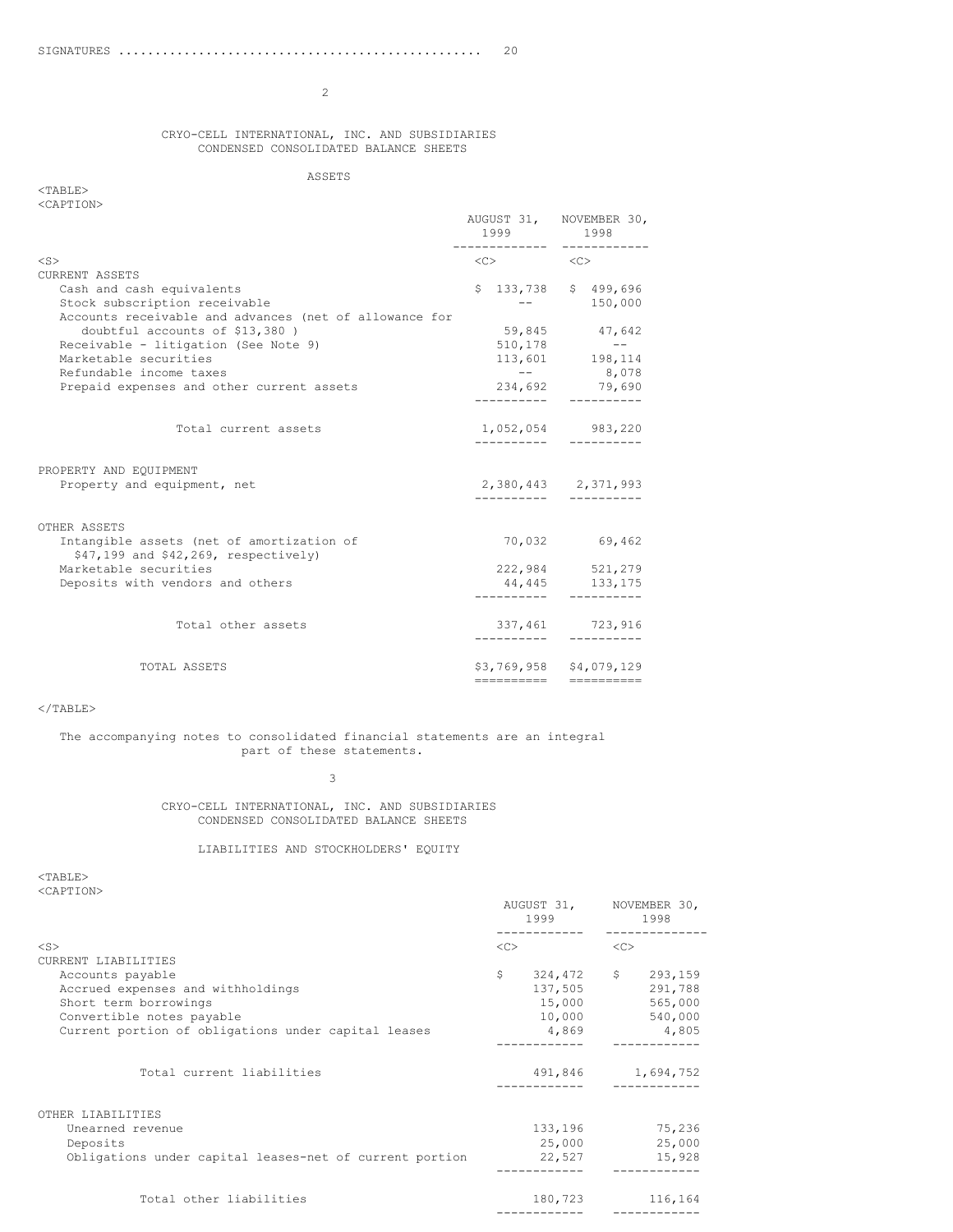| STOCKHOLDERS' EQUITY<br>Preferred stock (500,000 \$.01 par value authorized;<br>0 issued and outstanding)<br>Common stock $(15,000,000 \t; .01$ par value common shares<br>authorized; 8,815,955 at August 31, 1999 and 7,654,598 |                 |               |
|-----------------------------------------------------------------------------------------------------------------------------------------------------------------------------------------------------------------------------------|-----------------|---------------|
| at November 30, 1998 issued and outstanding)                                                                                                                                                                                      | 88,060          | 76,546        |
| Additional paid-in capital                                                                                                                                                                                                        | 10,686,709      | 8,651,428     |
| Net unrealized gain (loss) on marketable securities                                                                                                                                                                               | (63, 415)       | 319,393       |
| Accumulated deficit                                                                                                                                                                                                               | (7, 613, 965)   | (6, 779, 154) |
| Total stockholders' equity                                                                                                                                                                                                        | 3,097,389       | 2,268,213     |
| TOTAL LIABILITIES AND<br>STOCKHOLDERS' EQUITY                                                                                                                                                                                     | 3,769,958<br>S. | \$4,079,129   |

</TABLE>

#### The accompanying notes to consolidated financial statements are an integral part of these statements.

4

# CRYO-CELL INTERNATIONAL, INC. AND SUBSIDIARIES

# CONSOLIDATED STATEMENTS OF OPERATIONS

<TABLE> <CAPTION>

|                                                                                                                                                                        | THREE MONTHS ENDED<br>-------------------------- |                                                                                                                                                                                                                  | NINE MONTHS ENDED<br>----------------------                                          |                                                                                                                                                                                                                                                                                                                                                                                                                                                                                        |  |
|------------------------------------------------------------------------------------------------------------------------------------------------------------------------|--------------------------------------------------|------------------------------------------------------------------------------------------------------------------------------------------------------------------------------------------------------------------|--------------------------------------------------------------------------------------|----------------------------------------------------------------------------------------------------------------------------------------------------------------------------------------------------------------------------------------------------------------------------------------------------------------------------------------------------------------------------------------------------------------------------------------------------------------------------------------|--|
|                                                                                                                                                                        | 1999 7                                           | AUGUST 31, AUGUST 31, AUGUST 31, AUGUST 31,<br>1998                                                                                                                                                              | 1999                                                                                 | 1998                                                                                                                                                                                                                                                                                                                                                                                                                                                                                   |  |
| $<$ S $>$                                                                                                                                                              | $\langle C \rangle$                              | $<<$ $<$ $<$ $>$                                                                                                                                                                                                 | $\langle C \rangle$                                                                  | < <c></c>                                                                                                                                                                                                                                                                                                                                                                                                                                                                              |  |
| <b>REVENUE</b>                                                                                                                                                         |                                                  | $$330,824$ $$110,650$                                                                                                                                                                                            | \$862,040                                                                            | \$199,125                                                                                                                                                                                                                                                                                                                                                                                                                                                                              |  |
| COSTS AND EXPENSES:<br>Cost of sales<br>Marketing, general & administrative expenses<br>Research, development and related engineering<br>Depreciation and amortization | ___________                                      | ____________<br>133,441 22,739 364,879 47,221<br>951,775 560,157 1,981,775 1,480,115<br>20,206 45,403 62,711 155,219<br>20,206   45,403   62,711   155,219<br>28,580   33,958   85,741   113,958<br>____________ | ------------<br>____________                                                         | ------------                                                                                                                                                                                                                                                                                                                                                                                                                                                                           |  |
| Total Cost and Expenses                                                                                                                                                | ------------                                     | 1, 134, 002 662, 257 2, 495, 106 1, 796, 513<br>------------                                                                                                                                                     |                                                                                      |                                                                                                                                                                                                                                                                                                                                                                                                                                                                                        |  |
| OPERATING PROFIT (LOSS)                                                                                                                                                | (803,178)<br>------------                        | (551, 607)<br>------------                                                                                                                                                                                       | (1, 633, 066)<br>------------                                                        | (1, 597, 388)                                                                                                                                                                                                                                                                                                                                                                                                                                                                          |  |
| OTHER INCOME AND (EXPENSE):                                                                                                                                            |                                                  |                                                                                                                                                                                                                  |                                                                                      |                                                                                                                                                                                                                                                                                                                                                                                                                                                                                        |  |
| Interest income                                                                                                                                                        |                                                  | $1,176$ 366<br>(375) (14,303)                                                                                                                                                                                    | $(14,303) \qquad \qquad 1,176 \qquad \qquad 10,473$ $(2,921) \qquad \qquad (39,057)$ |                                                                                                                                                                                                                                                                                                                                                                                                                                                                                        |  |
| Interest (Expense)                                                                                                                                                     |                                                  |                                                                                                                                                                                                                  |                                                                                      |                                                                                                                                                                                                                                                                                                                                                                                                                                                                                        |  |
| Award on litigation (See Note 5)                                                                                                                                       |                                                  | 459,000 580,800 800,000 580,800                                                                                                                                                                                  |                                                                                      |                                                                                                                                                                                                                                                                                                                                                                                                                                                                                        |  |
| Other income<br>Gain on sale of unconsolidated affiliate's stock                                                                                                       | $\sim$ $ -$<br><b>Contract Contract Contract</b> | ___________                                                                                                                                                                                                      | $75,014$ --<br>191,756 --                                                            | 75,014<br>446,855<br>------------                                                                                                                                                                                                                                                                                                                                                                                                                                                      |  |
| Total Other Income                                                                                                                                                     |                                                  | 459,801 833,633 798,255 1,074,085                                                                                                                                                                                |                                                                                      |                                                                                                                                                                                                                                                                                                                                                                                                                                                                                        |  |
| INCOME (LOSS) BEFORE EQUITY IN NET LOSS OF<br>UNCONSOLIDATED AFFILIATE AND<br>PROVISION FOR INCOME TAXES                                                               |                                                  | $(343, 377)$ 282,026 (834,811) (523,303)                                                                                                                                                                         |                                                                                      |                                                                                                                                                                                                                                                                                                                                                                                                                                                                                        |  |
| Provision for income taxes                                                                                                                                             | $   \,$                                          | $\sim$ 100 $-$ 100 $-$                                                                                                                                                                                           | $\sim$ $  -$                                                                         | $- -$<br>305,427                                                                                                                                                                                                                                                                                                                                                                                                                                                                       |  |
| Equity in net loss of unconsolidated affiliate                                                                                                                         | ------------                                     | 85,035<br>___________                                                                                                                                                                                            | ------------                                                                         | ------------                                                                                                                                                                                                                                                                                                                                                                                                                                                                           |  |
| NET INCOME (LOSS)                                                                                                                                                      | $(S\ 343, 377)$                                  | ===========  ===========  ===========                                                                                                                                                                            | $$196,991$ $$834,811$ $$828,730$                                                     | $\begin{array}{cccccccccc} \multicolumn{2}{c}{} & \multicolumn{2}{c}{} & \multicolumn{2}{c}{} & \multicolumn{2}{c}{} & \multicolumn{2}{c}{} & \multicolumn{2}{c}{} & \multicolumn{2}{c}{} & \multicolumn{2}{c}{} & \multicolumn{2}{c}{} & \multicolumn{2}{c}{} & \multicolumn{2}{c}{} & \multicolumn{2}{c}{} & \multicolumn{2}{c}{} & \multicolumn{2}{c}{} & \multicolumn{2}{c}{} & \multicolumn{2}{c}{} & \multicolumn{2}{c}{} & \multicolumn{2}{c}{} & \multicolumn{2}{c}{} & \mult$ |  |
| NET INCOME (LOSS) PER SHARE                                                                                                                                            | (S<br>$0.04$ )                                   | $\begin{array}{ccc} \xi & 0.03 & \xi \end{array}$                                                                                                                                                                |                                                                                      | $0.10)$ (\$ 0.11)                                                                                                                                                                                                                                                                                                                                                                                                                                                                      |  |
| Number of Shares Used In Computation                                                                                                                                   |                                                  | 8,728,129 7,272,590 8,379,654 7,238,450                                                                                                                                                                          |                                                                                      |                                                                                                                                                                                                                                                                                                                                                                                                                                                                                        |  |
|                                                                                                                                                                        |                                                  |                                                                                                                                                                                                                  |                                                                                      |                                                                                                                                                                                                                                                                                                                                                                                                                                                                                        |  |

 $<$ /TABLE $>$ 

The accompanying notes to consolidated financial statements are an integral part of these statements.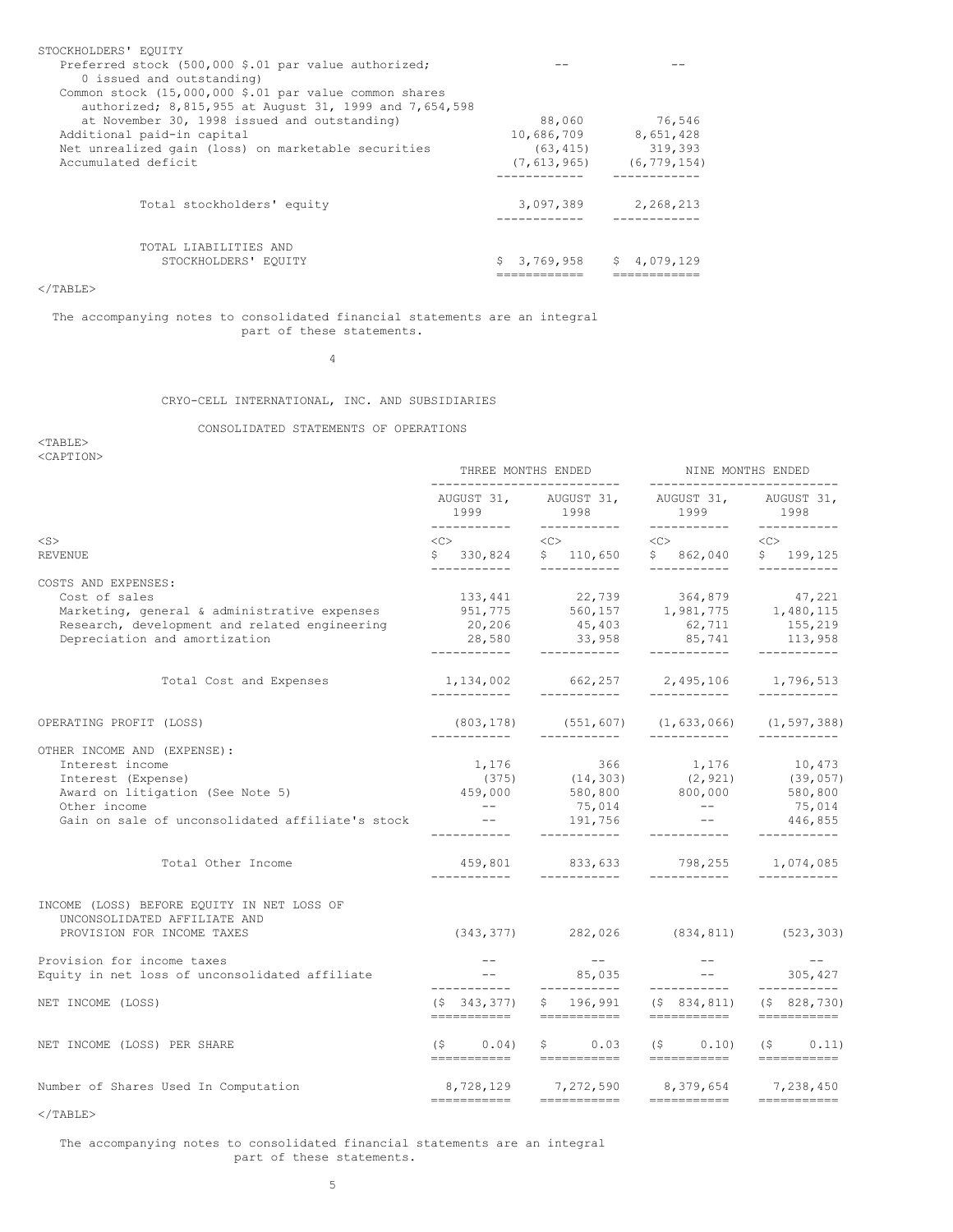<TABLE> <CAPTION>

|                                                                            | NINE MONTHS ENDED<br>---------------------------              |  |                                                            |
|----------------------------------------------------------------------------|---------------------------------------------------------------|--|------------------------------------------------------------|
|                                                                            | AUGUST 31, AUGUST 31,<br>1999 1998<br>(UNAUDITED) (UNAUDITED) |  |                                                            |
| $<$ S $>$                                                                  | $\text{}\qquad \qquad \text{}\qquad$                          |  |                                                            |
| CASH FLOWS FROM OPERATING ACTIVITIES                                       |                                                               |  |                                                            |
| Net loss                                                                   | \$ (834, 811) \$ (828, 730)                                   |  |                                                            |
| Adjustments to reconcile net loss                                          |                                                               |  |                                                            |
| to cash used for operating activities:                                     |                                                               |  |                                                            |
| Depreciation and amortization                                              | 85,741 113,958                                                |  |                                                            |
| Equity in loss of unconsolidated affiliate                                 | $\sim$ $  -$                                                  |  |                                                            |
| Gain on sale of investments                                                | <b>Contract Contract</b>                                      |  | $305, 427$<br>(446,855)                                    |
| Payment of consulting and professional services with stock 451,476 142,392 |                                                               |  |                                                            |
| Changes in assets and liabilities:                                         |                                                               |  |                                                            |
| Accounts receivable                                                        | $(12, 403)$ $(33, 820)$                                       |  |                                                            |
| Receivable litigation                                                      | $(510, 178)$ $(580, 800)$                                     |  |                                                            |
| Prepaid expenses and other current assets                                  |                                                               |  |                                                            |
| Accounts payable                                                           | $(155,002)$ $(21,923)$<br>31,313 $(3,002)$                    |  |                                                            |
| Unearned revenue and deposits                                              | $57,909$ 86,140                                               |  |                                                            |
| Accrued expenses                                                           |                                                               |  |                                                            |
| Refundable income taxes                                                    | $(154, 283)$ $13, 156$<br>8,078 $3, 230$                      |  |                                                            |
| Deposits and other                                                         | 88,730 (108,533)                                              |  |                                                            |
|                                                                            | ------------                                                  |  |                                                            |
| NET CASH USED FOR OPERATING ACTIVITIES                                     | $(943, 430)$ $(1, 359, 360)$                                  |  |                                                            |
| CASH FLOWS USED FOR INVESTING ACTIVITIES:                                  |                                                               |  |                                                            |
| Purchases of property and equipment-net                                    | $(84, 260)$ $(109, 359)$                                      |  |                                                            |
| Proceeds from sale of investment                                           |                                                               |  |                                                            |
|                                                                            |                                                               |  |                                                            |
| NET CASH USED FOR INVESTING ACTIVITIES                                     | $$ 84, 260$ \$ 337,496                                        |  |                                                            |
| CASH FLOWS FROM FINANCING ACTIVITIES                                       |                                                               |  |                                                            |
| Issuance of common stock                                                   |                                                               |  | $--$ 80,051                                                |
| Sale of stock options                                                      |                                                               |  | $-- 67,500$                                                |
| Repayment of debt (1)                                                      | (550, 000)                                                    |  | $\mathcal{L}^{\mathcal{L}}(\mathcal{L}^{\mathcal{L}})$ and |
| Sale of common stock                                                       | $(550,000)$ --<br>1,215,208 137,500                           |  |                                                            |
| Borrowing on line of credit                                                |                                                               |  | $--$ 50,000                                                |
| Principal payments under capital leases                                    |                                                               |  | (885)                                                      |
|                                                                            | $(3, 776)$ (885                                               |  |                                                            |
| NET CASH PROVIDED BY FINANCING ACTIVITIES:                                 | $661,432$ $334,166$                                           |  |                                                            |
| Decrease in cash and cash equivalents                                      | $(366, 258)$ $(687, 699)$                                     |  |                                                            |
| $<$ /TABLE>                                                                |                                                               |  |                                                            |

The accompanying notes to consolidated financial statements are an integral

part of these statements

6

CRYO-CELL INTERNATIONAL, INC. AND SUBSIDIARIES CONSOLIDATED STATEMENT OF CASH FLOWS

|                                                   | NINE MONTHS ENDED             |                                 |  |
|---------------------------------------------------|-------------------------------|---------------------------------|--|
|                                                   | AUGUST 31, AUGUST 31,<br>1999 | 1998<br>(UNAUDITED) (UNAUDITED) |  |
| Cash and cash equivalents:<br>Beginning of year   | 499,696                       | 814,156                         |  |
| End of period                                     | \$133,438<br>=======          | \$126,457<br>--------           |  |
| SUPPLEMENTAL DISCLOSURE OF CASH FLOW INFORMATION: |                               |                                 |  |
| Cash paid during the year for:<br>Interest        |                               | $$2,921$ $$39,057$              |  |
| Income taxes                                      | \$                            | Ś                               |  |

SUPPLEMENTAL SCHEDULE OF NON-CASH INVESTING AND FINANCING ACTIVITIES:

(1) The Company borrowed \$530,000 on convertible promissory notes. The loans were converted to 302,000 shares of the Company's common stock at a price of \$1.75 per share.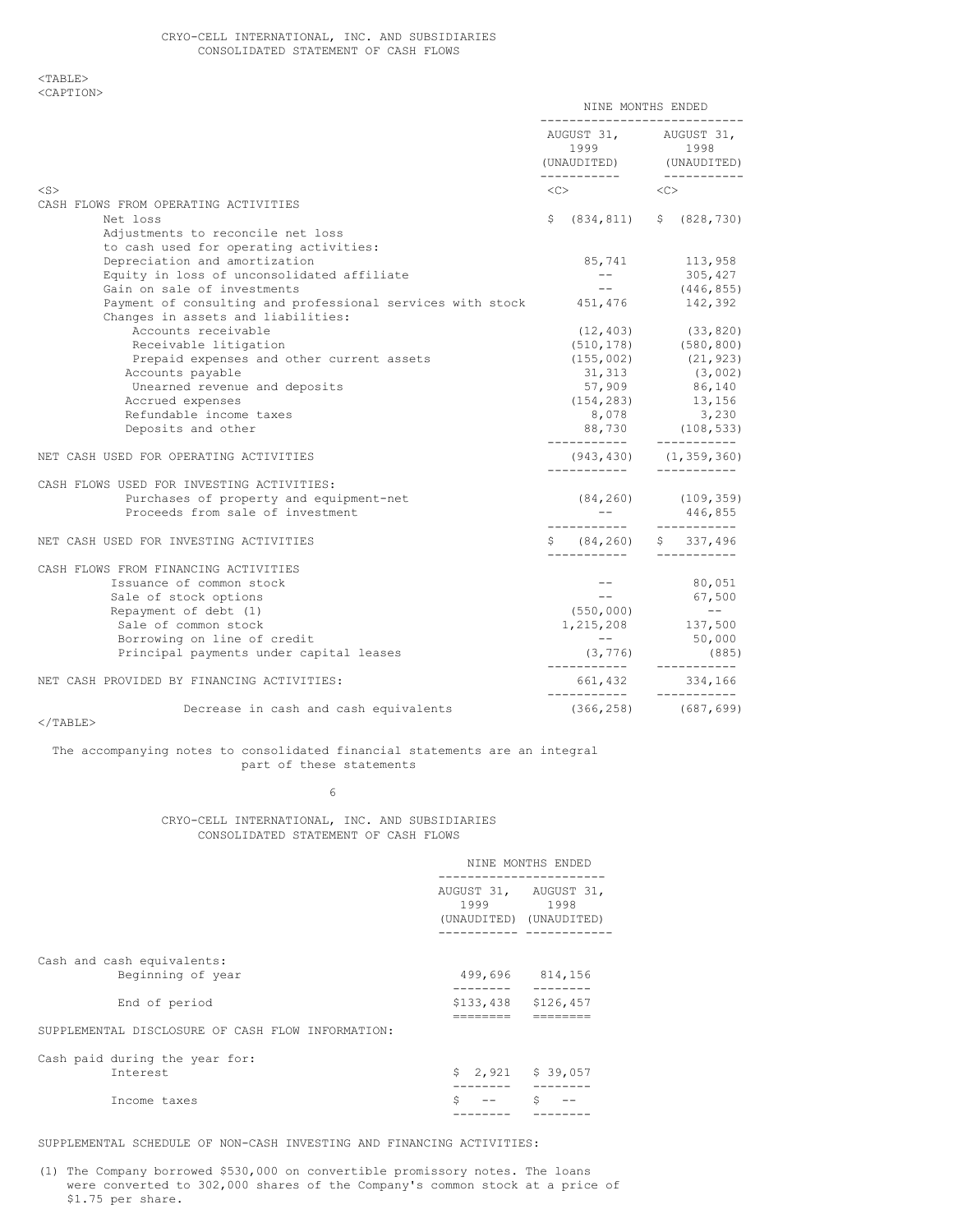7

# CRYO-CELL INTERNATIONAL, INC. NOTES TO CONDENSED CONSOLIDATED FINANCIAL STATEMENTS AUGUST 31, 1999 (UNAUDITED)

# NOTE 1 - FINANCIAL STATEMENTS

The Consolidated Financial Statements including the Consolidated Balance Sheet as of August 31, 1999, Consolidated Statements of Operations for the nine months ended August 31, 1999 and Consolidated Statement of Cash Flows for the nine months ended August 31, 1999 have been prepared by the Company, without audit. In the opinion of Management, all adjustments (which include only normal recurring adjustments) necessary to present fairly the financial position, results of operations and changes in cash flows at August 31, 1999 and for all periods presented have been made.

Certain information and footnote disclosures normally included in consolidated financial statements prepared in accordance with generally accepted accounting principles have been condensed or omitted. It is suggested that these condensed financial statements be read in conjunction with the financial statements and notes thereto included in the Company's November 30, 1998 Annual Report on Form 10-KSB.

# NOTE 2 - MARKETABLE SECURITIES

### NET/TECH INTERNATIONAL

In November 1998 the Company's ownership percentage in Net/Tech International Inc. (NTTI) decreased to less than 20% of the outstanding shares of NTTI. The Company had accounted for its investment in NTTI in previous years using the equity method but as of the date upon which its ownership percentage fell below 20% the Company used the guidance in SFAS 115 ACCOUNTING FOR CERTAIN INVESTMENT IN DEBT AND EQUITY SECURITIES, to account for the investment. Under this guidance all of the Company's marketable securities are classified as available-for-sale as of the balance sheet date and reported at fair value, with unrealized gains and losses recorded as a component of stockholder's equity. Since NTTI stock is thinly traded and subject to considerable price fluctuation, were the Company to attempt to sell large blocks of shares, it is unlikely that the Company would be able to obtain the exchange market value as listed. This security is therefore subject to considerable market risk. Since the stock owned in Net/Tech International, Inc. is subject to trading restrictions a portion of this investment has been classified as a non-current asset based upon the number of shares, which may not be sold in 1999.

The Company recognized losses under the equity method for the NTTI investment during 1998 reducing the cost basis of the stock to \$0. An unrealized gain has been recorded as a component of stockholders equity in the amount of \$295,965 to reflect the fair market value of the investment as of August 31, 1999.

8

CRYO-CELL INTERNATIONAL, INC. NOTES TO CONDENSED CONSOLIDATED FINANCIAL STATEMENTS AUGUST 31, 1999 (UNAUDITED)

# NOTE 2 - MARKETABLE SECURITIES (CONT'D)

#### OTHER SECURITIES

In 1997 the Company acquired 100,000 shares of an equity security in payment for the sale of a Revenue Sharing Agreement. The original cost as determined by the trading price on the date of acquisition was \$400,000. The fair value of this security as of August 31, 1999 and 1998 was \$40,620 and \$72,000 respectively and the unrealized holding loss on this security was \$359,380 and \$328,000 as of August 31, 1999 and 1998 respectively.

#### NOTE 3 - LINE OF CREDIT

In August 1997, the Company entered into a one-year line of credit agreement with NationsBank, N.A. ("the Bank") whereby the Company borrowed \$550,000 from the Bank. As part of the agreement, the Bank received a \$10,000 commitment fee. The agreement expired on August 21, 1998 and in December 1998, the loan was paid in full.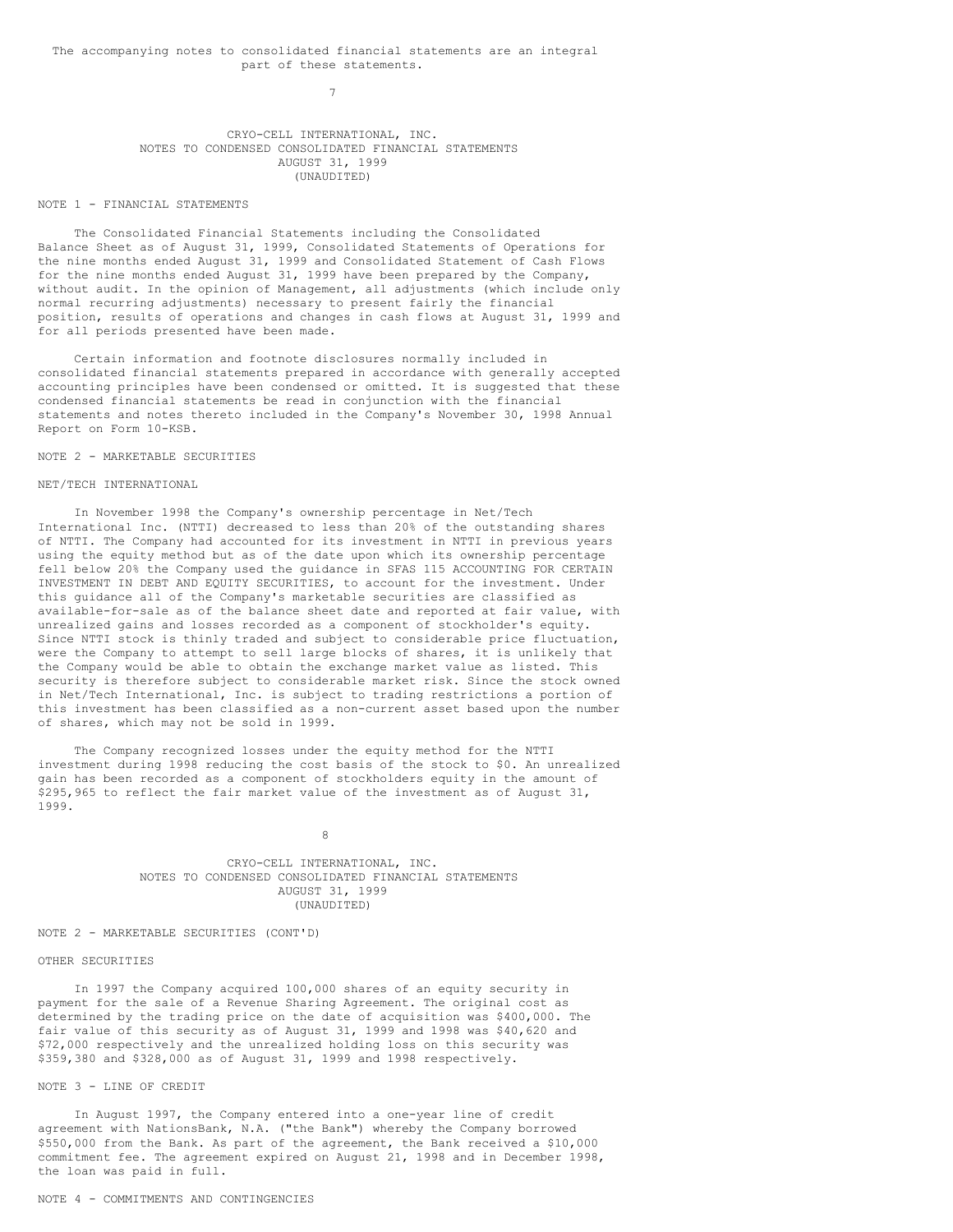In June 1998, the Company entered into an agreement, with World Medical Match, a non-profit corporation, whose mission includes assisting the poor with funds to provide them access to medical matching opportunities. The agreement states that World Medical Match agrees to grant the Company \$50,000 for the purpose of paying for 200 U-CordTM stem cell collection kits and the first year of cryogenic storage for the benefit of indigent expectant parents. Upon execution of the agreement the Company was granted \$25,000 which is classified as a deposit on the balance sheet. The Company is currently working with local physicians and hospitals to implement this project.

As part of the September 1998 agreement between Steve Ferens and the Company, CRYO-CELL committed to issue 200,000 shares of the Company's restricted common stock in exchange for marketing services to be provided by Ferens and his team of sub-contractors. The contract is for a five year period and provides for the issuance of 10,000 shares of stock upon the signing of the agreement, 40,000 shares upon the implementation of the marketing program and 50,000 shares to be issued at various times during the contract period. The agreement calls for the balance of 100,000 shares to be issued upon the achievement of certain performance goals during the third year of the agreement. The Company issued 60,000 shares as of August 31, 1999.

In January 1999, the Company extended its marketing agreement with Lamaze Publishing Company to sponsor the Lamaze tutorial tape and full page advertisements in the Lamaze Parent Magazine at a cost of \$200,000. The extended agreement commences in April 1999. As of August 31, 1999, the Company paid \$155,235 of this agreement and is recognizing this as a prepaid expense on the balance sheet. The prepaid expense is being prorated over the term of the contract and expensed accordingly. In July 1999, the Company was informed that Lamaze Publishing Company was acquired by iVillage, Inc., a leading online women's network. The Company's agreements with Lamaze will remain in tact, including the exclusivity provisions for first rights for renewal each year.

9

### CRYO-CELL INTERNATIONAL, INC. NOTES TO CONDENSED CONSOLIDATED FINANCIAL STATEMENTS AUGUST 31, 1999 (UNAUDITED)

#### NOTE 5 - LEGAL PROCEEDINGS

On July 20, 1998, the Company won a jury verdict in San Francisco Superior Court against the University of Arizona and other defendants. The award was \$1,050,000 for the breach of contract and an additional \$120,000 was awarded to the Company for the University of Arizona's misappropriation of trade secrets. The court rejected three post-trial motions by the University of Arizona to reduce the award or set aside the verdict. In August 1999, the Company accepted the University's settlement offer of \$800,000.

On February 10, 1999 the Company, the Company's Executive Vice President, the Company's legal counsel and the Company's CEO and Chairman were named as the defendants in a lawsuit filed in the Superior Court of Orange County, California by Horwitz & Beam, the attorneys which had represented CRYO-CELL in its suit against the University of Arizona et al. The plaintiff alleges breach of contract and seeks payment of \$129,822 in allegedly unpaid fees and costs associated with the University of Arizona litigation. The plaintiff also asserts claims of misrepresentation. In reference to these misrepresentation claims, plaintiff has filed a Statement of Damages, which asserts \$1,000,000 in general damages and \$3,500,000 in punitive damages.

The Company believes there is no merit to the suit and that none of the claimed \$129,822 in fees is due and owing under the contract. The Company believes that Horwitz & Beam brought this action and improperly sought punitive damages for the purpose of interfering with the Company's efforts to raise and maintain additional capital.

Accordingly, on June 14, 1999, the Company filed: (1) an answer denying all liability; (2) a counterclaim for breach of contract and malpractice, seeking in excess of \$1 million in compensatory damages arising from the malpractice; (3) a motion to dismiss the individual defendants for lack of jurisdiction; and (4) a motion to dismiss all punitive damages allegations against the Company. The court has not yet ruled on these motions.

# NOTE 6 - CONVERTIBLE NOTES

In November 30, 1998, the Company borrowed \$530,000 on eleven convertible promissory notes. The notes had a term of six months at which time the principal plus interest, at 8% per year was due. The promissory notes contained a conversion provision to the Company's restricted common stock at \$2.00 per share. In February 1999, the loan agreements were converted to 302,000 shares of the Company's common stock at a price of \$1.75 per share. The loan holders agreed to forego any accrued interest and any registration rights. All shares are subject to Rule 144.

In October 1998, the Company entered into a convertible note agreement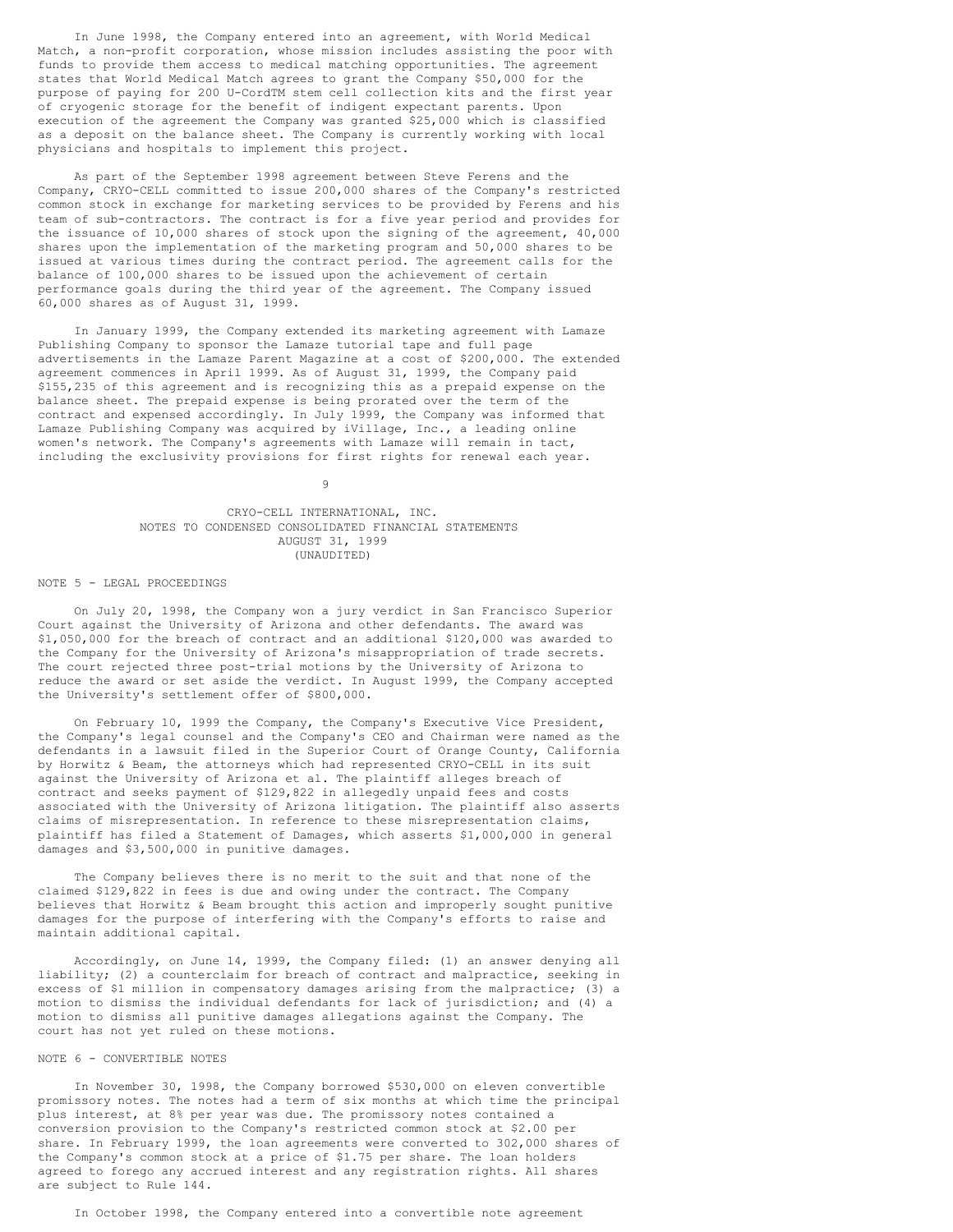borrowing \$10,000 from an investor. The note has a term of one year at which time the principal plus interest, at 20% per year, will be due. The noteholder has the option to be paid in full for interest plus principal or to convert to the Company's common stock at \$2.00 per share. In October 1999, the noteholder converted the promissory to 6,000 shares of the Company's restricted common stock. All shares are subject to Rule 144.

10

# CRYO-CELL INTERNATIONAL, INC. NOTES TO CONDENSED CONSOLIDATED FINANCIAL STATEMENTS AUGUST 31, 1999 (UNAUDITED)

#### NOTE 7 - STOCKHOLDERS' EQUITY

In December 1998, the Company received \$580,320 from the sale of 310,000 shares of its restricted common stock at \$1.87 per share. The proceeds from this transaction were used to repay the line of credit (see Note 3). In January and February 1999, the Company received \$200,000 from the exercise of options to purchase 200,000 shares of its common stock at \$1.00 per share.

In May 1999, the Company received \$84,888 from the sale of 40,000 shares of its restricted common stock at a price of \$2.12 per share. In June 1999, the Company received \$200,000 from the sale of 100,000 shares of its restricted common stock at a price of \$2.00 per share. In August 1999, the Company received \$55,608 from the sale of 25,000 shares of its restricted common stock at a price of \$2.22 per share.

### NOTE 8 - AGREEMENTS

#### ARIZONA

On February 9, 1999, the previous agreements with the Company's Arizona Revenue Sharing Partners were modified. The modifications were necessary due to the litigation with the University of Arizona and the investors entered into Revenue Sharing Partnership Agreements for the state of Florida. The Company will credit the investors \$450,000 (previously paid) toward the purchase of the partnership. The balance of \$550,000 will be paid through their entitlements. Per the revised agreement the partners were issued 100,000 options of the Company's common stock at an exercise price of \$2.50 per share with a five year term. The Revenue Sharing Partnership applies to storage originating from clients in the state of Florida and covers a total of 33,000 spaces. It cancels the investor's previous obligation to provide the Company with \$675,000 plus accrued interest.

#### ILLINOIS

In 1996, the Company signed agreements with a group of investors entitling them to an on-going 50% share in CRYO-CELL's portion of net storage revenue generated by the specimens stored in the Illinois Masonic Medical Center. Since the company will no longer be storing new specimens in Chicago, the agreements were modified in 1998 to entitle the investors to a 50% share of the company's portion of net revenues relating to specimens originating in Illinois and contiguous states and stored in Clearwater up to 33,000 spaces.

#### BIO-STOR

On February 26, 1999, the Company modified all previous agreements with Bio-Stor International, Inc. The modified agreement enters Bio-Stor into a Revenue Sharing Partnership Agreement for the state of New York. The Company will credit Bio-Stor's \$900,000 (previously paid) toward the purchase of 90% of the New York partnership. Bio-Stor will receive 90% of the 50% share in CRYO-CELL's portion of net storage revenues generated by the specimens originating from the Company's clients in the state of New York for up to 33,000 shared spaces. This agreement supersedes all other agreements between Bio-Stor International, Inc and the Company.

11

CRYO-CELL INTERNATIONAL, INC. NOTES TO CONDENSED CONSOLIDATED FINANCIAL STATEMENTS AUGUST 31, 1999 (UNAUDITED)

NOTE 8 - AGREEMENTS (CONT'D)

# DUBLIND PARTNERS, INC.

In February 1999, the Company entered into an exclusive agreement with Dublind Securities, Inc. and Dublind Partners, Inc. concerning the placement of securities in a minimum amount of \$3,500,000 up to \$7,000,000. The agreement engaged DSI until July 1, 1999 and expired if a minimum of \$3,500,000 was not raised by that date.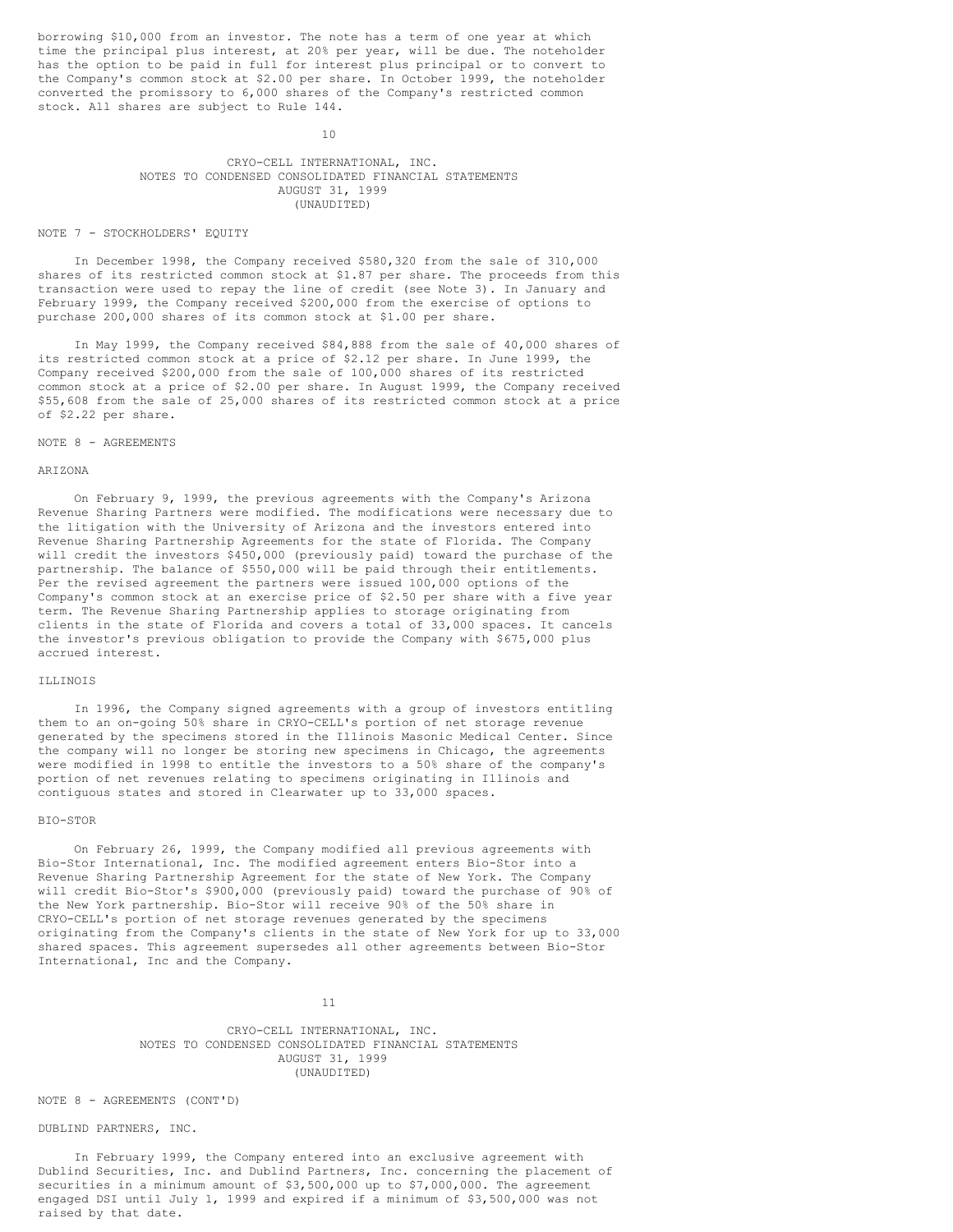Dublind Partners, Inc. did not raise the minimum capital required by the agreement by July 1, 1999. The Company did not agree to extend the agreement and believes that it can arrange alternative financing on more favorable terms, with significantly less dilution of the Company's common stock.

# NOTE 9 - RECEIVABLE LITIGATION

The University of Arizona made a settlement offer to the Company in the amount of \$700,000 in the second quarter of 1999. On or about September 27, 1999 the Company accepted the University's offer of \$800,000 and settled the matter. The Company has deducted \$289,822 from the \$800,000, and recognizes the balance of \$510,178 as a receivable on the balance sheet. The deduction includes a 20% contingency fee (\$160,000) to the Company's previous attorneys and \$129,822 in contested legal fees that the Company feels are not due and owing under the contract (see Note 5). In September 1999, the Company received \$441,000 from the University of Arizona. The remaining balance of \$359,000 is being held in escrow, to satisfy a legal lien filed November 4, 1998 by the Company's previous attorneys, Horwitz and Beam. The Company disputes their position and has countersued Horwitz and Beam for malpractice and is seeking \$1,000,000 in compensatory damages and an unspecified amount of punitive damages deemed appropriate by the court.

### ITEM 2. MANAGEMENT'S DISCUSSION AND ANALYSIS OR PLAN OF OPERATION.

CRYO-CELL International, Inc., is a Delaware Corporation, incorporated on September 11, 1989. It is engaged in cellular storage and the design and development of cellular storage devices. During the period since its inception, the Company's activities have principally involved the design and development of its cellular storage unit ("CCEL Cellular Storage Unit") and in securing patents on the same. The Company's primary focus is to utilize its cellular storage experience and technology for the cryopreservation of umbilical cord blood (U-Cord(TM)) stem cells in its own processing and cryopreservation facility at its Clearwater, Florida headquarters. During 1998 the Company consolidated its new specimen processing and storage activities to its own state of the art facility in its Clearwater, Florida headquarters.

In June 1998, the Company signed an agreement with Women & Infants Hospital of Rhode Island for the establishment of a commercial placental/umbilical cord blood bank at their Providence, Rhode Island medical facility. Women & Infants Hospital currently has annual births in excess of 9,000 and will be offering its stem cell banking services to the parents of these newborns. Women & Infants laboratory personnel have completed their training at the Company's state of the art facility in Clearwater, Florida; commencement of processing and storage at Women & Infants laboratory is expected to commence within the next few months.

During 1999, all U-cord(TM) blood processing and preservation will be done at the Company's facility with the exception of those specimens processed at Women & Infants Hospital in Providence, Rhode Island. It is anticipated that this shift in focus will limit the number of new Lifespan(SM) Center implementations in the future.

12

The Company's technology involves patented, multi-faceted cellular storage units and the technology for processing stem cells from umbilical cord blood. The Company believes that its long-term cellular storage unit will provide an improved ability to store cells or other material in liquid nitrogen, its vapors or other media. The unit is controlled by a computer system that robotically inserts vials in pre-selected storage areas inside the chamber. Additionally, the stored material can be robotically inserted or retrieved by computer on an individual basis without all of the remaining specimens being exposed to ambient temperature. The efficient use of storage space and dual identification system for inventory control is a competitive advantage for the Company. The Company is the assignee of all patents on the units.

An independent manufacturer utilizing the Company's patented design currently assembles the unit. The Company has been advised by Underwriters Laboratories ("U/L") that it has passed all required inspections and the unit is now U/L listed. In order to affix the U/L label to all units that are deployed in the future, they must contain the same parts, operating capabilities and features as in the tested CCEL II model.

In July 1999, the Company was informed that the patent on the CCEL III computer controlled robotically operated cellular storage system has been granted. The CCEL III is designed to be multi-functional and to meet international manufacturing requirements. When completely developed the unit will be able to store more than 35,000 specimens in 5ml vials. Moreover, as many as 8 million one inch vials could be preserved in approximately 250 square feet. The Company's attorneys are filing for patents in 17 European countries, including the United Kingdom, Germany, France, Italy, Ireland, the Benelux countries, plus Canada, Japan and others. The prototype is expected to be complete in the first quarter of 2000.

The following is a discussion and analysis of the financial condition and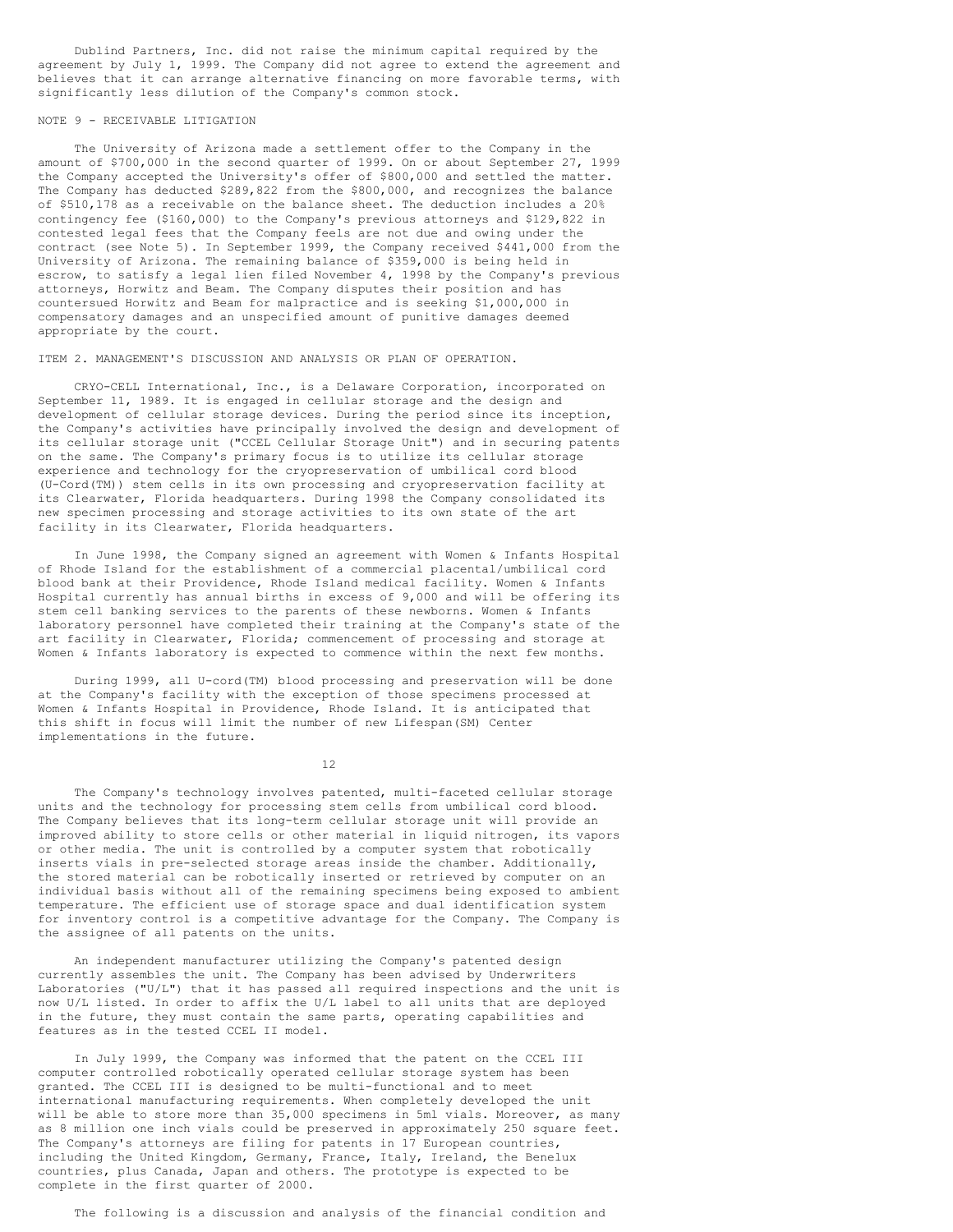results of operations of the Company for the quarter ended August 31, 1999 as compared to the same period of the prior year.

#### GENERAL

CRYO-CELL has renewed its agreement with the Lamaze Publishing Company to sponsor the Lamaze YOU AND YOUR BABY tutorial tape. The agreement calls for Lamaze to distribute the videotape to 1.8 million women in their third trimester of pregnancy. Over 90% of first time mothers and 45% of the pre-natal market avail themselves of the Lamaze Institute for Family Education proven instruction program. The tutorial tape, which will be distributed by over 12,000 instructors, discusses the importance of cord blood storage and refers viewers to the full page ad the company has placed in the Lamaze Parents Magazine, which will be distributed to 2.4 million expectant mothers. In addition, the Company has also placed an ad in "Lamaze para Padres", Lamaze Publishing's magazine for Hispanic mothers-to-be. The Company has exclusivity on the tutorial tape in the cord blood storage category and first right of refusal for renewal of the agreement beyond 1999.

In July 1999, the Company entered into a 20-year exclusive agreement with the Cancer Group Institute, LLC, the nation's premier cancer information service. The Cancer Group's Web site, www.cancergroup.com, is accessed by approximately 25,000 oncologists, radiologists and cancer patients daily. The multi-faceted agreement will initially focus on bringing expectant mothers who have a family history of cancer vital information about preserving their newborn's umbilical cord blood stem cells. Oncologists working with patients who are pregnant will be linked to the CRYO-CELL Web site to become more aware of the affordable alternative to having cord blood "thrown away" as waste material at birth. The Company will also be working with the Cancer Group to heighten the awareness of insurance companies, oncologists and cancer patients nationwide as to the importance of cord blood preservation for the family.

In June 1998, the Company entered into an agreement with International Broadcast Corporation (IBC). IBC was to produce a one-half hour infomercial relating to CRYO-CELL's U-CordTM stem cell processing and storage activities. IBC has since been acquired by 5th Avenue Channel Corp. In May 1999, the Company signed an exclusive joint venture marketing agreement with 5th

13

Avenue Channel Corp. Under the terms of the new agreement, the Company and 5th Avenue Channel will have an equal 50-50 partnership in a new corporation, the Newbirth Network, Inc. This new entity will offer important health information and products to expectant parents through 5th Avenue's television, Internet and mass marketing distributions. Upon calling 5th Avenue Channel's toll-free number, expectant parents can receive a videotape explaining the option they have for storing their newborn's cord blood stem cells. 5th Avenue Channel has committed to producing and distributing a minimum of one million tapes for a small shipping and handling charge.

In September 1999, the Company was granted a Blood Bank license to operate in the state of New Jersey. The Company is now authorized to operate in all 50 states.

The Company markets its cellular banking services by targeting expectant parents through direct information to obstetricians, pediatricians, Lamaze instructors, childbirth educators, certified nurse-midwifes and other related healthcare professionals. In addition, the Company exhibits at conferences, trade shows and other media which focus on the expectant parent market. Of significant note is the increasing level of interest being generated by the Company's website, www.CRYO-CELL.com.

During the quarter, the Company continued its program of marketing its Revenue Sharing Agreements. Under this arrangement the Company shares its storage revenues with investors who receive entitlements on storage spaces.

### YEAR 2000

The Company has analyzed the Year 2000 (Y2K) impact on its business and has determined that this will not have a material impact to the Company's business, products, operations or financial condition. The Company does not use any internally developed application platforms. All business support systems and applications are created on commercially available packages that are either already confirmed to be Y2K compliant, or will be compliant with an upgrade to the latest release. All software upgrades are scheduled for completion during the fourth quarter of 1999. An Integrated Systems Test will be scheduled once all of the software applications have been upgraded.

The outside independent contractor responsible for manufacturing the CCEL II Cellular Storage System has certified that, once the operating system and database applications have been upgraded to the most current release, it will be Y2K compliant. The upgrades have commenced and are scheduled for completion during the fourth quarter of 1999.

The Company has required commitment from its vendors that they will provide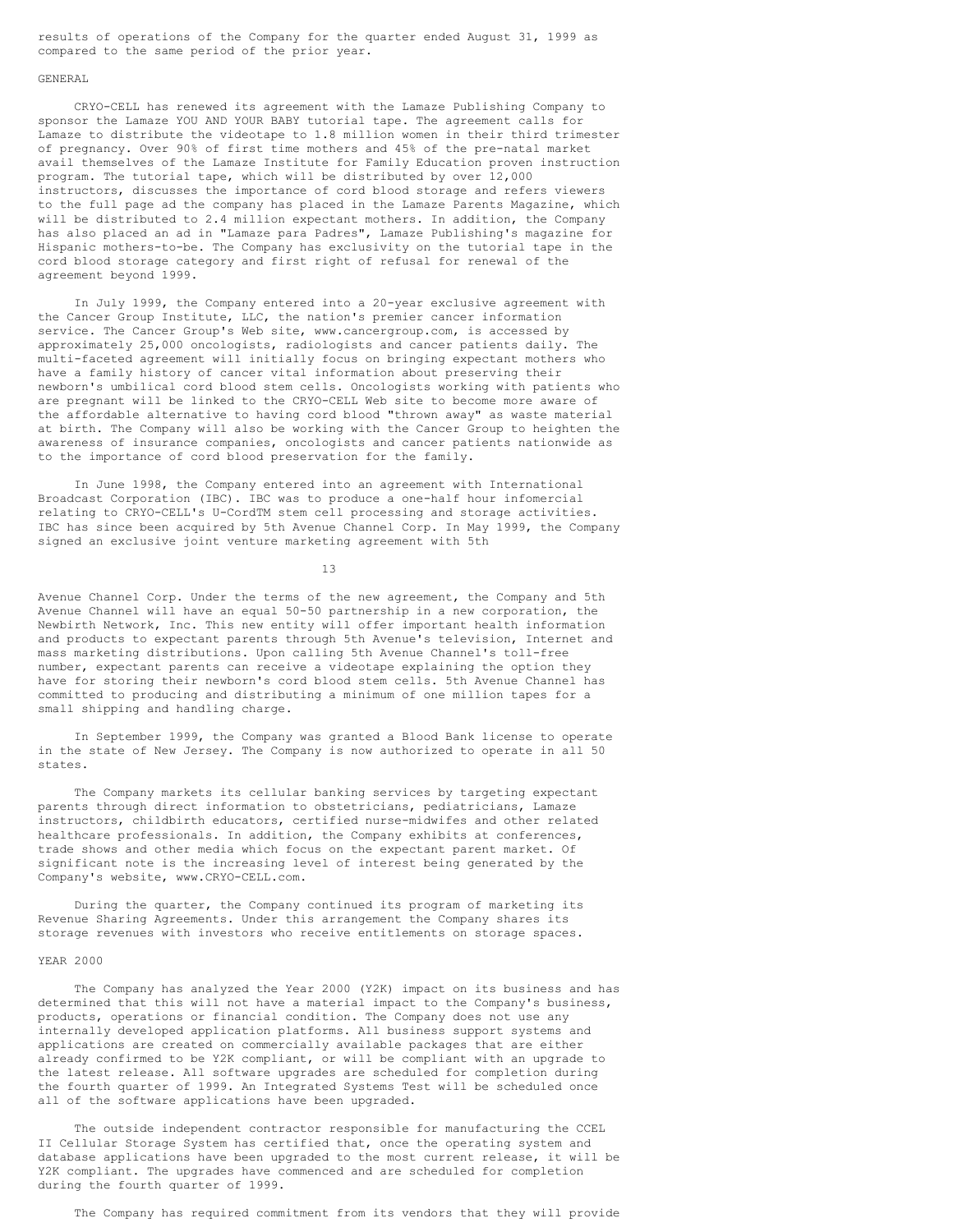the Company uninterrupted service before, during, and after January 1, 2000. All of the mission critical vendors the Company uses are either already Y2K compliant, or will be compliant by the end of the fourth quarter of 1999.

#### MANAGEMENT

At present there are 15 employees on the staff of the Company. Daniel D. Richard serves as the Chairman of the Board and Chief Executive Officer.

In February 1998, Gerald F. Maass joined the Company as Executive Vice President and General Manager. Mr. Maass resigned from a 10-year tenure with Johnson & Johnson (Critikon) where he served as International Director of Marketing. Mr. Maass' international contacts will be invaluable in the development of strategic alliances for the Company's proprietary technology in foreign markets. Along with extensive marketing experience, Mr. Maass also brings to CRYO-CELL experience in the medical technology field. In September 1998, Mr. Maass was appointed a member of the Company's Board of Directors.

In April 1999, Geoffrey J. O'Neill, Ph.D. joined the Company as Laboratory Director. Prior to joining the Company Dr. O'Neill was at Florida Medical Center, Ft. Lauderdale, Florida where he

14

established an autologous program for the collection, isolation and cryopreservation and storage of hematopoietic progenitor cells, primarily for breast cancer patients. Dr. O'Neill was previously Director of the Bone Marrow Laboratory at the University of Miami/Jackson Memorial Hospital, establishing the laboratory within the Department of Pathology. As Assistant Director of the Transfusion Service, he had responsibility for this AABB accredited program, which supported both allogenic and autologous stem cell transplants. Dr O'Neill did his post-doctoral fellowship in Immunobiology at Memorial Sloan-Kettering Cancer Center, NY, under the auspices of Dr. Robert A. Good, a pioneer in bone marrow transplantation. His undergraduate degree is in microbiology; his Ph.D. in immunology. A co-author of over 80 publications, Dr. O'Neill is an expert in the fields of immunohematolgy, blood banking, HLA typing and flow cytometry.

# RESULTS OF OPERATIONS

REVENUES. Revenues for the nine months ended August 31, 1999 were \$862,040 as compared to \$199,125 for the same period in 1998 which represents a 333% increase. The increase in revenues reflects the significant growth in the processing and storage revenue associated with the Company's U-CordTM stem cell program. The Company believes that the growth is a result of its investments in its various marketing programs, including its activities with Lamaze Publishing, the launch of the Medical Marketing Network and the increased traffic on its updated Web site www.CRYO-CELL.com.

COST OF SALES. Cost of sales for the nine months ended August 31, 1999 were \$364,879 as compared to \$47,221 in 1998. For the period ended August 31, 1999, \$38,265 of the total cost of sales represents the entitlements associated with the Revenue Sharing Agreements. The remaining cost of sales for the nine months ended August 31, 1999 represents the associated expenses resulting from the processing and testing of the U-CordTM specimens in the Company's own state of the art laboratory in Clearwater, Florida.

MARKETING, GENERAL AND ADMINISTRATIVE EXPENSES. Marketing, general and administrative expenses during the nine months ended August 31, 1999 were \$1,981,775 as compared to \$1,480,115 in 1998. The increase reflects the expense of market development, client services associated with the Company's cellular storage program, continued product development, and the establishment of an expanded management team to handle the continuing growth. In addition, the Company incurred non-recurring legal expenses associated with the settlement with the University of Arizona and the malpractice litigation with the Company's previous attorneys, Horwitz and Beam. The legal expenses account for 16% of the total marketing, general and administrative expenses for the nine months ended August 31, 1999 and were paid for with registered shares of the Company's common stock.

RESEARCH, DEVELOPMENT AND RELATED ENGINEERING EXPENSES. Research, development and related engineering expenses for the nine months ended August 31, 1999, were \$62,711 as compared to \$155,219 in 1998. The expenses incurred reflect the continued development of the Company's second generation cellular storage unit, as well as, the research and development of the Company's third generation cellular storage systems.

# LIQUIDITY AND CAPITAL RESOURCES

At August 31, 1999, the Company had cash and cash equivalents of \$133,538 as compared to \$126,457 at August 31, 1998. In September 1999, subsequent to the balance sheet date, the Company received \$441,000 as part of the settlement agreement with the University of Arizona. The balance of the settlement (\$359,000) has been placed in escrow to satisfy a legal lien (see Note 9). The Company believes that this entire balance will ultimately be realized once the litigation with Horwitz & Beam is resolved.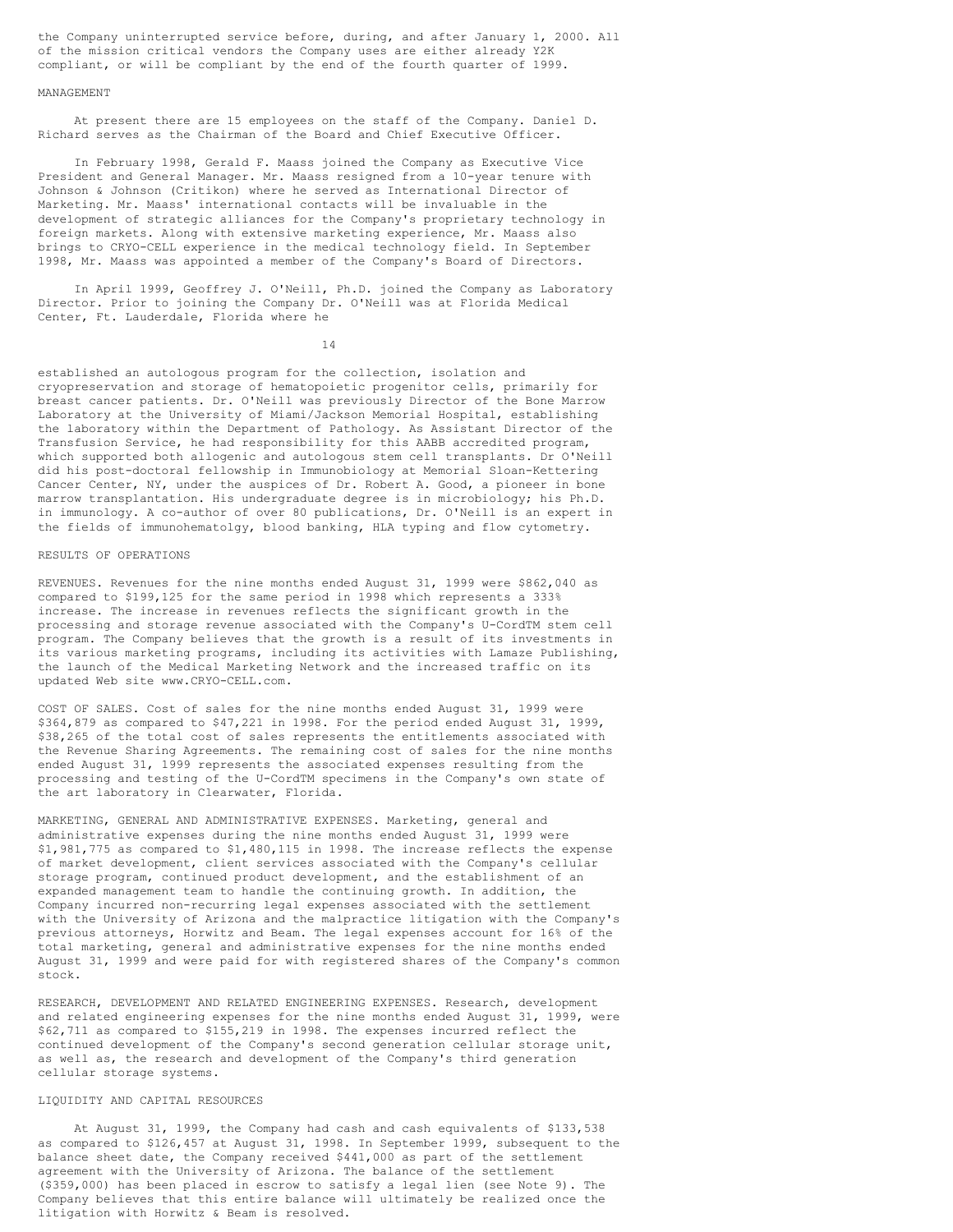To date, the Company's sources of cash have been from the issuance of its own equities, the sale of Revenue Sharing Agreements, the borrowing on a line of credit, the borrowing on a convertible loan and the sale of subsidiary stock.

15

The Company anticipates that cash reserves, cash flows from operations and the anticipated sale of its preferred stock will be sufficient to fund its growth. Cash flows from operations will depend primarily on increasing revenues resulting from an extensive umbilical cord blood cellular storage marketing campaign. The Company's direct sales of its U-Cord(TM) cellular storage program have begun to increase significantly due to the awareness being created through its activities with Lamaze Publishing, the Company's Web site and other forms of marketing exposure.

#### FORWARD LOOKING STATEMENTS

In addition to historical information, this report contains forward-looking statements within the meanings of Section 27A of the Securities Act of 1933 and Section 21E of the Securities Exchange Act of 1934. The forward-looking statements contained herein are subject to certain risks and uncertainties that could cause actual results to differ materially from those reflected in the forward-looking statements. Factors that might cause such differences include, but are not limited to, those discussed in the section entitled "Management's Discussion and Analysis or Plan of Operation." Readers are cautioned not to place undue reliance on these forward-looking statements, which reflect management's analysis only as of the date hereof. CRYO-CELL International, Inc. (the "Company") undertakes no obligation to publicly revise these forward-looking statements to reflect events or circumstances that arise after the date hereof. Readers should carefully review the risk factors described in other documents the Company files from time to time with the Securities and Exchange Commission, including the most recent Annual Report on Form 10-K, Quarterly Reports on Form 10-Q to be filed by the Company in 1999 and any Current Reports on Form 8-K filed by the Company.

16

#### PART II - OTHER INFORMATION

# ITEM 1. LEGAL PROCEEDINGS

I. In December, 1992, CRYO-CELL entered into an exclusive agreement with the University of Arizona to develop and enhance a commercial (paid for) cord blood stem cell bank. CRYO-CELL provided the means for the University to obtain approximately 1400 paying clients. Prior to the termination of the exclusive agreement, which CRYO-CELL alleges was unwarranted, the University breached its contract with CRYO-CELL and entered into an Agreement with Cord Blood Registry, Inc. (CBR).

> On or about July 11, 1996, CRYO-CELL filed suit in San Francisco Superior Court against the University of Arizona, Dr. David Harris and Cord Blood Registry, Inc. The suit claimed breach of contract and other related business torts. Months later, after settlement discussions were unproductive, the University of Arizona counter-sued CRYO-CELL for breach of contract and negligent misrepresentation.

> On July 20, 1998, as a result of the evidence, the jury awarded \$1,050,000 against Defendant University of Arizona. In addition, an award of \$120,000 was granted against the University of Arizona and David Harris, individually, for misappropriation of trade secrets. The jury voted unanimously against the University and in favor of CRYO-CELL as to the counter claims. The court rejected three post-trial motions by the University of Arizona including a request to reduce the award or set aside the verdict. The University of Arizona made a settlement offer to the Company in the amount of \$700,000 in the second quarter of 1999.

> On or about September 27, 1999 the Company accepted the University's offer of \$800,000 and settled the matter. On September 30, 1999, the Company received \$441,000 from the University of Arizona. The remaining balance of \$359,000 is being held in escrow, to satisfy a legal lien filed November 4, 1998 by the Company's previous attorneys, Horwitz and Beam. The Company disputes their position and has countersued Horwitz and Beam for malpractice and is seeking \$1,000,000 in compensatory damages and an unspecified amount of punitive damages deemed appropriate by the court.

II. CRYO-CELL retained the services of Horwitz & Beam, a California law firm, to handle the above described lawsuit including its allegations against CBR for interference in a legitimate contract between two parties and unfair business practices, among other claims. The court granted a summary judgment dismissal in favor of CBR. CRYO-CELL believes that Horwitz & Beam mishandled the CBR aspect of the case and certain aspects of its case against the University of Arizona. There is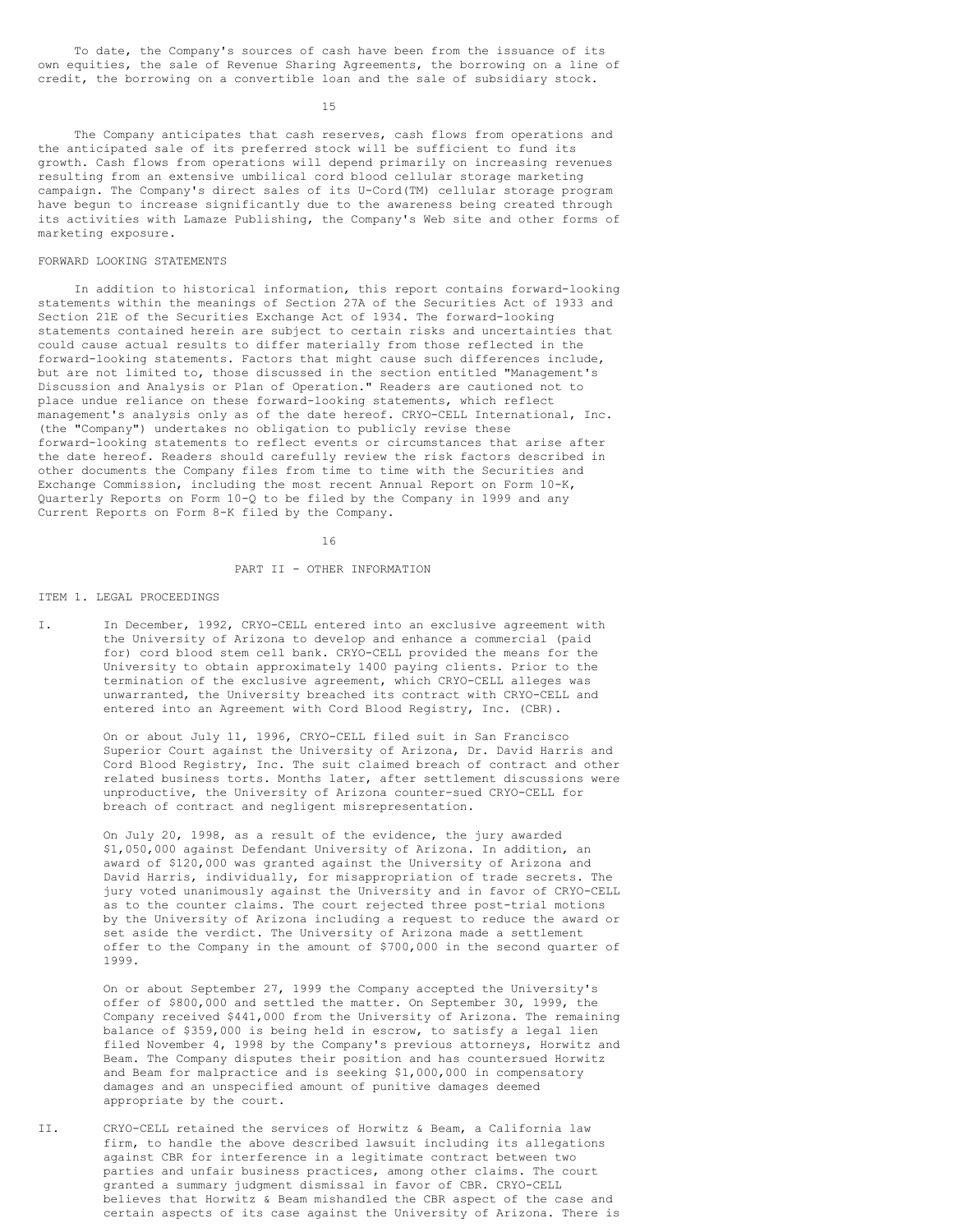a dispute concerning the amount of fees owed by the Company to Horwitz & Beam.

On March 8, 1999, the Company, the Company's Executive Vice President, the Company's legal counsel and the Company's CEO and Chairman were named as the defendants in a lawsuit filed in the Superior Court of Orange County, California by Horwitz & Beam, the attorneys which had represented CRYO-CELL in its suit against the University of Arizona et al. The plaintiff alleges breach of contract and seeks payment of \$129,822 in allegedly unpaid fees and costs associated with the University of Arizona litigation. The plaintiff also asserts claims of misrepresentation. In reference to these misrepresentation claims, plaintiff has filed a Statement of Damages, which asserts \$1,000,000 in general damages and \$3,500,000 in punitive damages.

The Company believes that the naming of certain officers and the Company attorney individually, (although they were operating in their corporate capacities) is an abuse of the civil process and, moreover, is an attempt to interfere with the Company's ability to raise additional capital.

17

The Company believes there is no merit to the suit. The Company believes that none of the claimed \$129,822 in fees is due and owing under the contract.

Accordingly, on June 14, 1999, the Company filed: (1) an answer denying all liability; (2) a counterclaim for breach of contract and malpractice, seeking in excess of \$1 million in compensatory damages arising from the malpractice; (3) a motion to dismiss the individual defendants for lack of jurisdiction; and (4) a motion to dismiss all punitive damages allegations against the Company. The court had not ruled on these motions.

18

ITEM 6. EXHIBITS AND REPORTS ON FORM 8-K

| (a) Exhibits |                                                                                                  |  |
|--------------|--------------------------------------------------------------------------------------------------|--|
| 3.1          | Certificate of Incorporation (1)                                                                 |  |
| 3.11         | Amendment to Certificate of Incorporation (1)                                                    |  |
| 3.2          | $By-Laws (1)$                                                                                    |  |
| 3.21         | Board Minutes to Amendment of By-Laws                                                            |  |
| 10.11        | Agreement with InstaCool of North America, Inc. (2)                                              |  |
| 10.12        | Agreement with the University of Arizona (2)                                                     |  |
| 10.13        | Agreement with Illinois Masonic Medical Center (4)                                               |  |
| 10.14        | Agreement with Bio-Stor (4)                                                                      |  |
| 10.15        | Agreement with Gamida-MedEquip (4)                                                               |  |
| 10.16        | Agreement with ORNDA HealthCorp                                                                  |  |
|              | (Tenet HealthSystem Hospitals, Inc.) (4)                                                         |  |
| 10.17        | Convertible Note from Net/Tech International, Inc.                                               |  |
|              | Dated November 30, 1995 (3)                                                                      |  |
| 10.18        | Amended Agreement with Bio-Stor (5)                                                              |  |
| 10.19        | Agreement with Dublind Partners, Inc. (6)                                                        |  |
| 10.20        | Agreement with Medical Marketing Network, Inc. (6)                                               |  |
| 21           | List of Subsidiaries (3)                                                                         |  |
| 27           | Financial Data Schedule                                                                          |  |
|              |                                                                                                  |  |
| (1)          | Incorporated by reference to the Company's Registration<br>Statement on Form S-1 (No. 33-34360). |  |
| (2)          | Incorporated by reference to the Company's Annual Report on                                      |  |
|              | Form 10-K for the year ended November 30, 1994.                                                  |  |
| (3)          | Incorporated by reference to the Company's Annual Report on                                      |  |
|              | Form 10-K for the year ended November 30, 1995.                                                  |  |
| (4)          | Incorporated by reference to the Companyis Annual Report on                                      |  |
|              | Form 10-K for the year ended November 30, 1996.                                                  |  |
| (5)          | Incorporated by reference to the Company's Annual Report on                                      |  |
|              | Form 10-K for the year ended November 30, 1997.                                                  |  |
| (6)          | Incorporated by reference to the Companyis Annual Report on                                      |  |
|              | Form 10-K for the year ended November 30, 1998.                                                  |  |
| (b)          | Reports on Form 8-K.                                                                             |  |
|              |                                                                                                  |  |
| (1)          | Form 8-K filed September 12, 1997 - Resignation of William                                       |  |
|              | C. Hardy as President, Chief Operating Officer and member                                        |  |
|              | of the Board. Resignation of Leonard Green from the Board                                        |  |
|              | of Directors.                                                                                    |  |

(2) Form 8-K filed November 18, 1997 - Company filed a multi-count lawsuit in the United States District Court, Northern District of New York claiming that Stainless Design Corporation of Saugerties, New York breached its contract.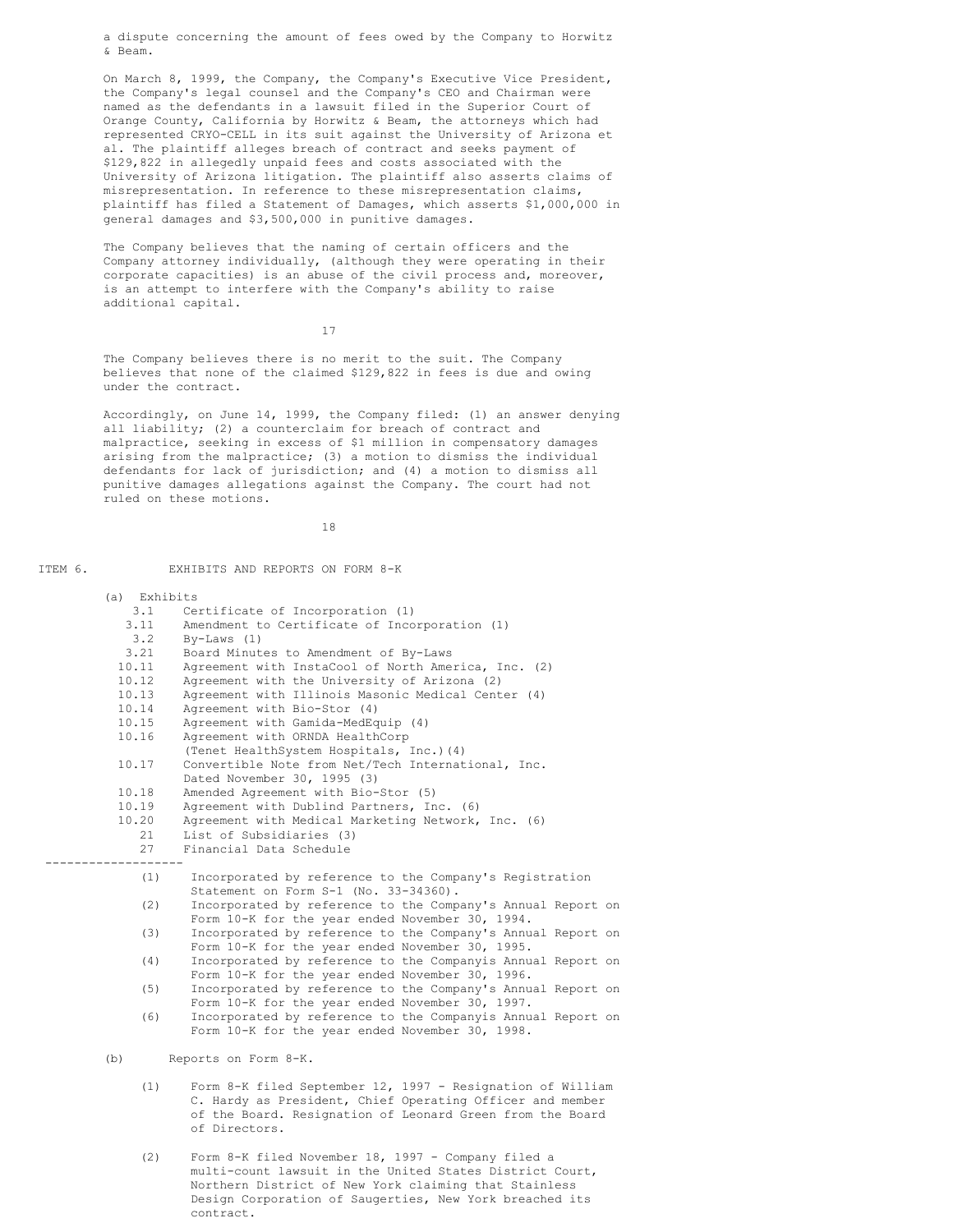Supplemental Information to be furnished with reports filed pursuant to Section 15(d).

(c) No annual reports or proxy material have been sent to security holders for the current fiscal year. Copies of any such report or proxy material so furnished to security holders subsequent to the filing of the annual report on this form will be furnished to the Commission when sent to security holders.

19

# SIGNATURES

Pursuant to the requirements of the Securities Exchange Act of 1934, the Registrant has duly caused this report to be signed on its behalf by the undersigned thereunto duly authorized.

CRYO-CELL INTERNATIONAL, INC.

/s/DANIEL D. RICHARD -------------------- Daniel D. Richard Chief Executive Officer

Date: October 14, 1999

20

# EXHIBIT INDEX

| <b>EXHIBIT</b>  |                                            |
|-----------------|--------------------------------------------|
| NO <sub>1</sub> | DESCRIPTION                                |
|                 |                                            |
| フフ              | Financial Date Schedule (for SEC use only) |